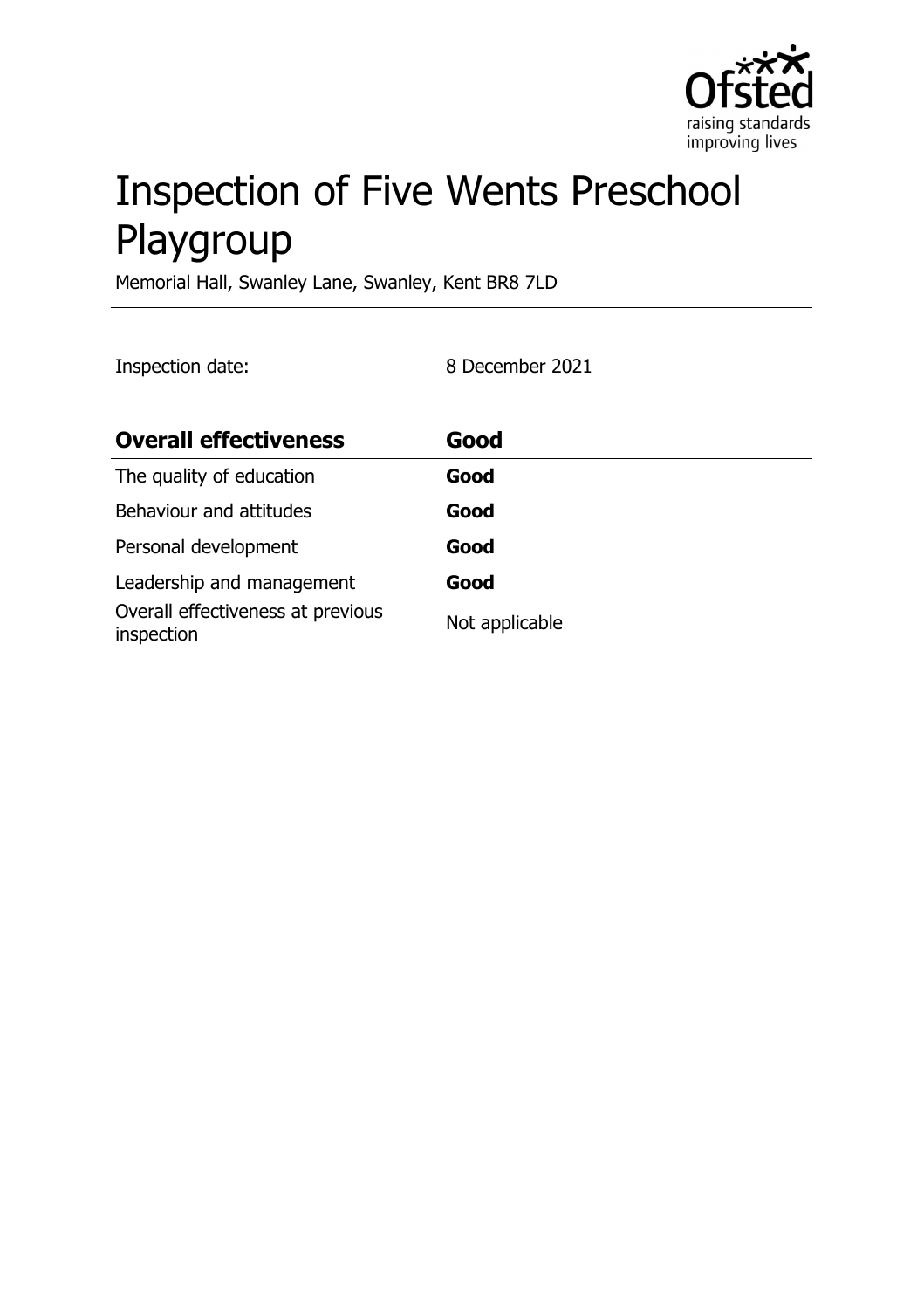

# **What is it like to attend this early years setting?**

## **The provision is good**

Children are happy and arrive at the pre-school eager to learn. Staff's interactions with children are warm, caring and nurturing. Staff are enthusiastic and praise children for their efforts, achievements and positive behaviour.

Children generally have a positive attitude to learning. They make choices about what they want to do and take part in activities that help build on their knowledge and skills over time. Staff have high expectations for all children. They are committed to providing high-quality, inclusive care and education for all children and their families. Children develop a good level of independence. They tend to their own care needs and prepare themselves for the outdoor environment. Older children self-register on arrival and independently manage their own snack when they need it. They are quickly developing the skills they need for the next stage in their learning.

Children are eager to explore, investigate and find things out. They show good levels of emotional well-being, are self-assured and develop good social skills. Children are supported effectively to understand and regulate their own feelings and emotions. They refer to a familiar and well-loved story to express how they are feeling, and staff support them to make positive progress.

## **What does the early years setting do well and what does it need to do better?**

- $\blacksquare$  Since children returned to the setting after the COVID-19 pandemic national lockdowns, staff have recognised the need to focus on children's language and communication. They frequently adapt their practice for individual children. For example, some children are supported with the pronunciation of words through opportunities to speak slowly and repeat. Some children are given instructions to follow or choices to make with one or two simple words, and others with more complex sentences.
- $\blacksquare$  Staff are skilled at spontaneously following children's interests and have a clear intent for what they want children to learn. Children enjoy creating structures with magnetic blocks. Staff interact with the children, extending their vocabulary as they talk about the 'magnetic' shapes and how they are 'stuck to metal'.
- $\blacksquare$  Children with special educational needs and/or disabilities are supported very well. The manager and staff have a good knowledge and understanding of all children and their needs. They work closely with parents and other professionals. This helps them to find the best ways to help individual children to catch up with their peers.
- $\blacksquare$  Partnerships with parents are good. Parents report positively about how happy their children are attending the pre-school. Staff work closely with parents and gather information from them before children start attending. This enables them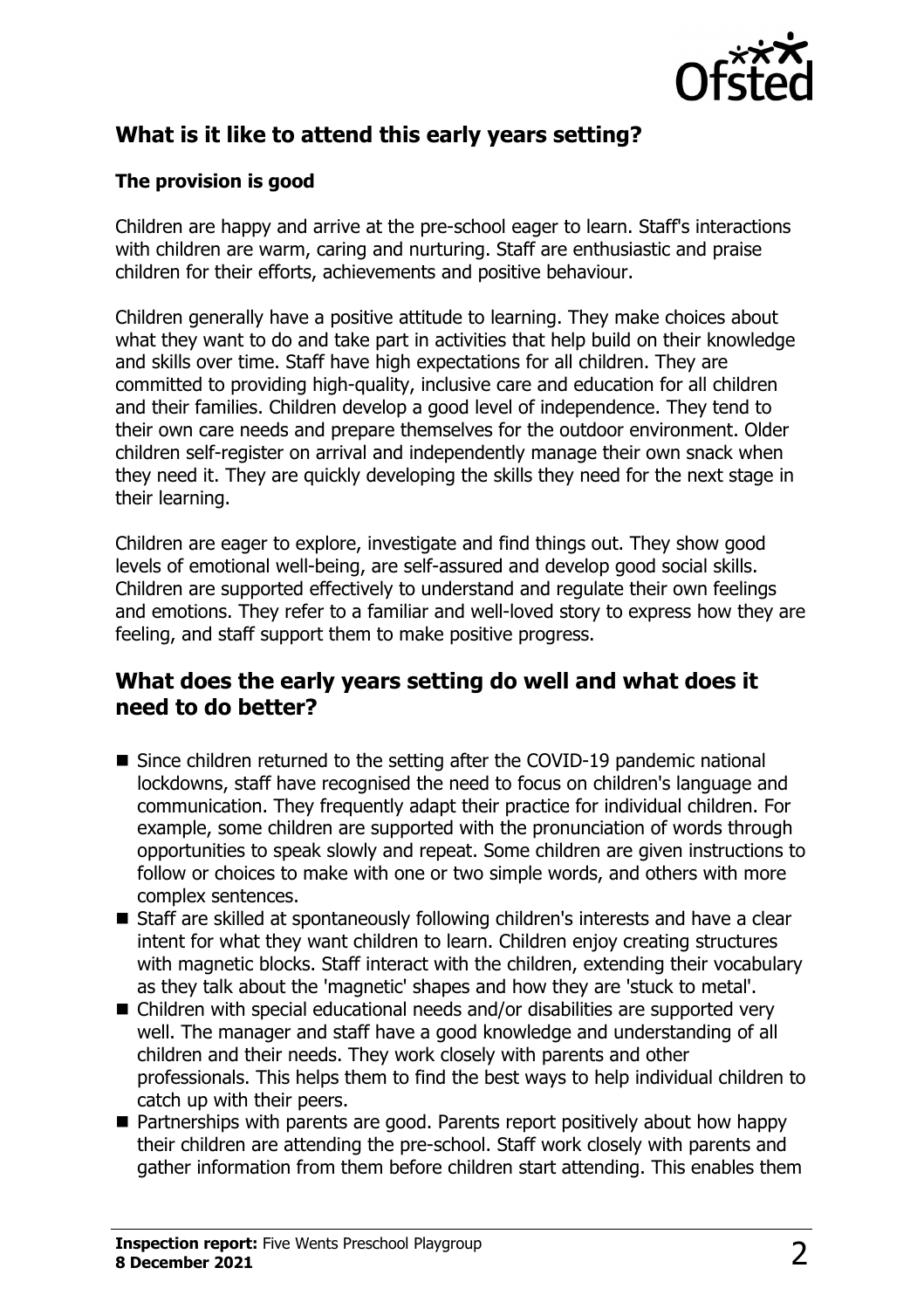

to find out what children already know and can do, and plan for their next steps. Staff ensure that parents remain continually up to date about their children's ongoing care and learning.

- $\blacksquare$  Children show good physical skills. They explore different ways of moving, such as climbing over and jumping between stepping stones. Children are provided with a wide range of opportunities to extend on their physical development. They participate in music and movement sessions and sports coaching classes. This helps to enhance their balance and coordination skills.
- $\blacksquare$  The manager is motivated and enthusiastic. She strives to support staff to deliver an effective curriculum to enable children to learn as much as they can. Regular self-evaluation and effective teamworking contribute to a well-organised provision. Staff have good opportunities for professional development. They access a wide range of training topics and support from the manager.
- Overall, children are engaged in their learning experiences. However, at times, staff do not recognise when children have lost interest during adult-led group activities. They do not organise group activities to their full potential to ensure all children are able to engage in the learning opportunity.
- $\blacksquare$  Staff provide children with opportunities to make marks outside. Children enjoy drawing and using clipboards. However, opportunities for children to practise their early writing skills are not promoted as well. For example, staff do not ensure that children use an effective pencil grip and resources are sometimes more limited.

# **Safeguarding**

The arrangements for safeguarding are effective.

The premises, equipment and resources are well maintained, and staff are vigilant in identifying and adapting practice to ensure children's safety and security. Children learn to manage risks as they help to create obstacle courses. They learn about danger and find out how to make the environment safe through enjoyable activities. The manager and staff have a clear understanding of safeguarding and implement procedures to protect children from harm. They know to follow local referral procedures if they have a concern about a child or member of staff. There is a thorough training plan in place to ensure safeguarding training is always up to date, including regarding the 'Prevent' duty.

## **What does the setting need to do to improve?**

#### **To further improve the quality of the early years provision, the provider should:**

- $\blacksquare$  provide further quidance for staff to manage group activities more effectively, to ensure that all children remain fully engaged in their learning
- $\blacksquare$  improve the opportunities for children to practise and develop their early writing skills.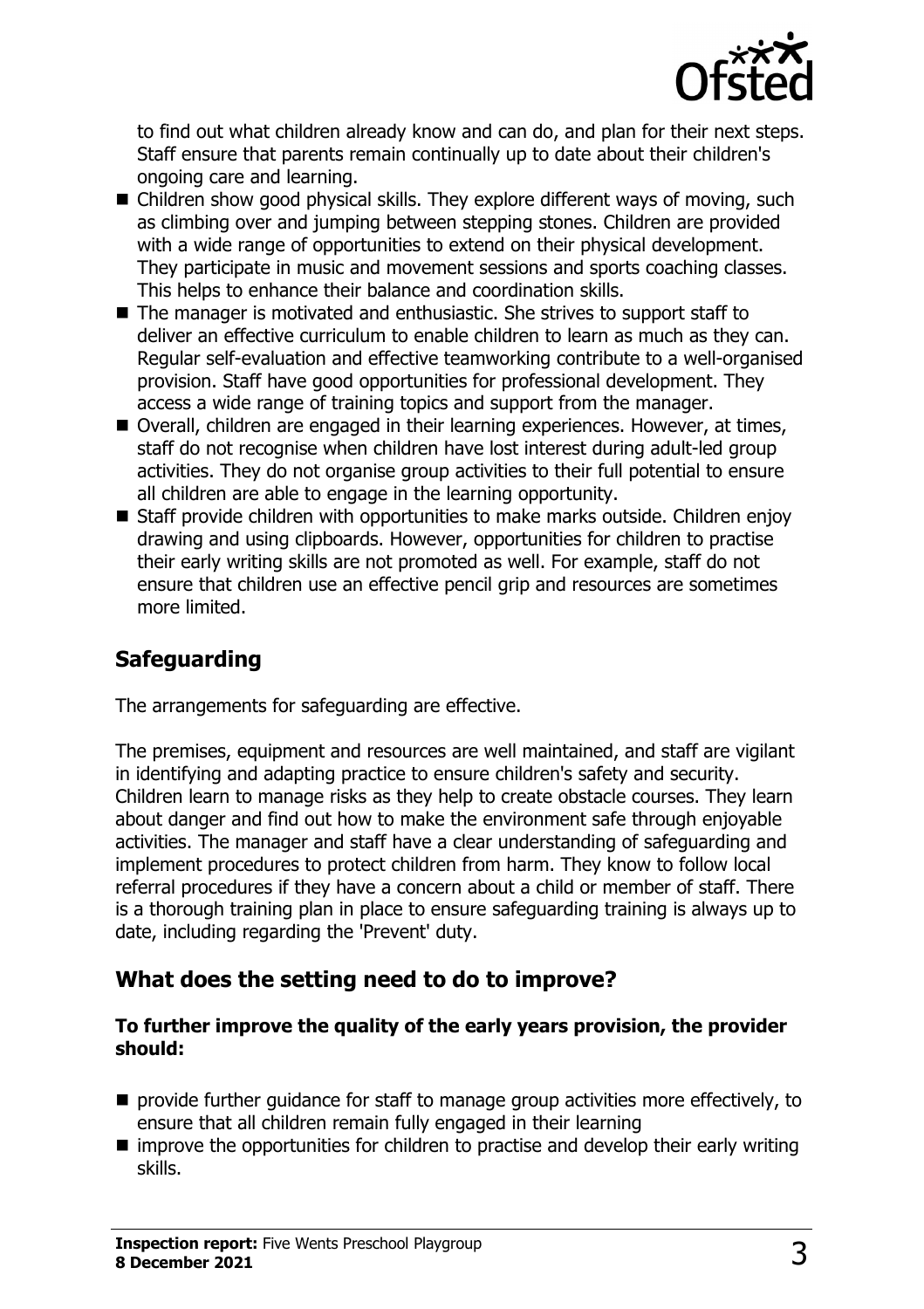

| <b>Setting details</b>                              |                                    |
|-----------------------------------------------------|------------------------------------|
| Unique reference number                             | EY557273                           |
| <b>Local authority</b>                              | Kent                               |
| <b>Inspection number</b>                            | 10190769                           |
| <b>Type of provision</b>                            | Childcare on non-domestic premises |
| <b>Registers</b>                                    | Early Years Register               |
| Day care type                                       | Full day care                      |
| Age range of children at time of<br>inspection      | $2$ to 5                           |
| <b>Total number of places</b>                       | 40                                 |
| Number of children on roll                          | 44                                 |
| Name of registered person                           | Tadman, Sasha Victoria             |
| <b>Registered person unique</b><br>reference number | RP557272                           |
| <b>Telephone number</b>                             | 07538 561854                       |
| Date of previous inspection                         | Not applicable                     |

## **Information about this early years setting**

Five Wents Preschool Playgroup registered under new ownership in 2018 and is located in Swanley, in Kent. The pre-school is open on Monday, Wednesday, Thursday and Friday from 9.15am to 12.15pm, and on Tuesday from 9am to 2.30pm, term time only. There are eight members of staff. The manager is a qualified teacher. The setting provides funding for the provision of free early education for children aged two, three and four years.

## **Information about this inspection**

#### **Inspector**

Kimberley Luckham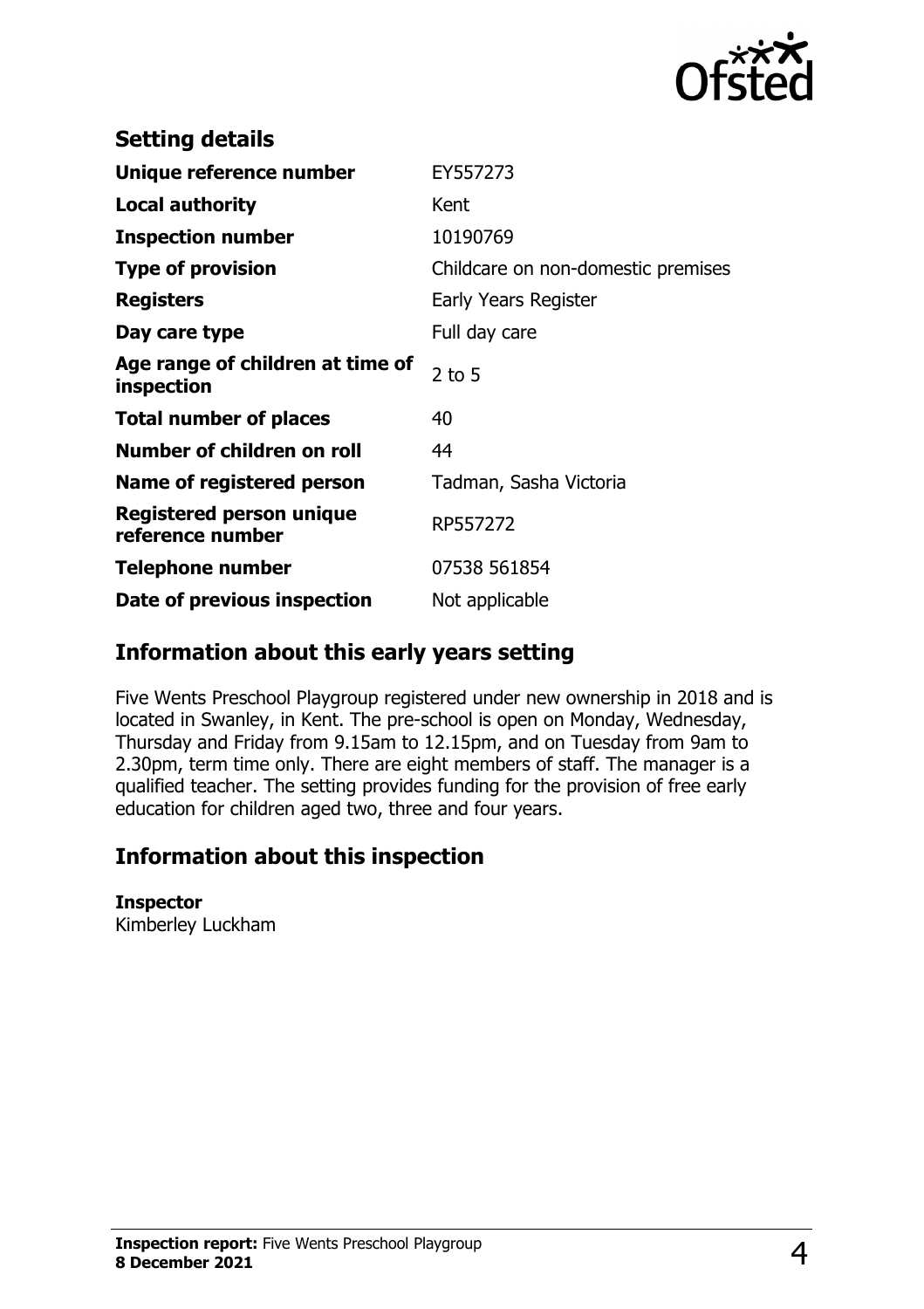

### **Inspection activities**

- $\blacksquare$  This was the first routine inspection the provider received since the COVID-19 pandemic began. The inspector discussed the impact of the pandemic with the provider and has taken that into account in their evaluation of the provider.
- $\blacksquare$  The inspector sampled documentation such as staff files, first-aid certificates and risk assessments.
- $\blacksquare$  The manager and the inspector took part in a learning walk at the start of the inspection, to find out what staff intend children to learn and how they implement the curriculum.
- $\blacksquare$  The inspector and the deputy manager carried out a joint observation to find out how they evaluate teaching.
- $\blacksquare$  The inspector spoke to staff and children throughout the inspection and obtained the views of parents.

We carried out this inspection under sections 49 and 50 of the Childcare Act 2006 on the quality and standards of provision that is registered on the Early Years Register. The registered person must ensure that this provision complies with the statutory framework for children's learning, development and care, known as the early years foundation stage.

If you are not happy with the inspection or the report, you can [complain to Ofsted](http://www.gov.uk/complain-ofsted-report).